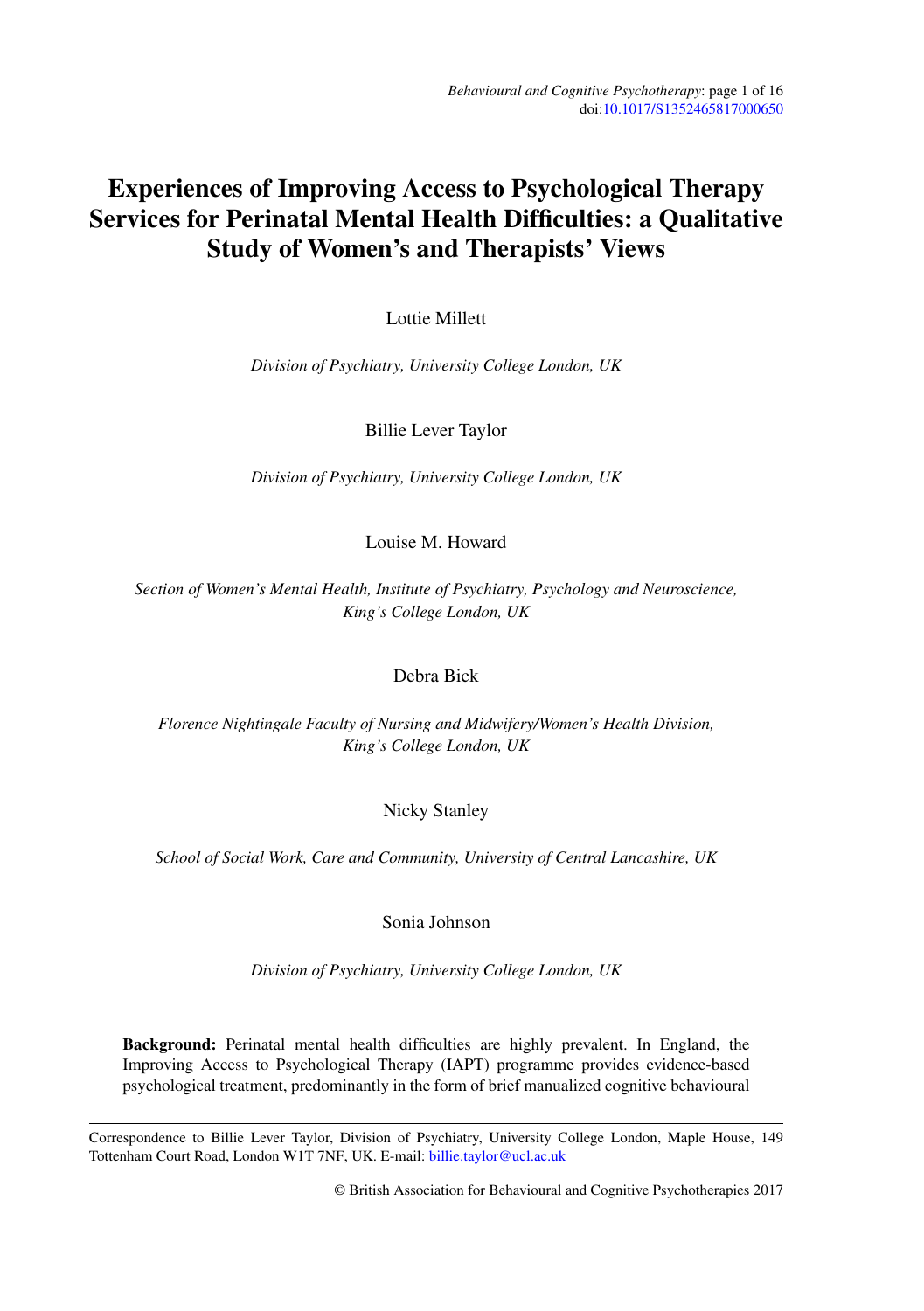therapy (CBT), to people with mild to moderate depression or anxiety. Yet little is known about the experiences of women referred to IAPT with perinatal mental health difficulties. **Aims:** The aim of this qualitative study was to investigate how women view IAPT support for perinatal mental health. We also gained the perspective of IAPT therapists. **Method:** Semi-structured interviews were conducted with twelve women who had been referred to and/or received therapy from IAPT during the perinatal period. Additionally, fourteen IAPT therapists participated in two focus groups. Thematic analysis was used. **Results:** Key themes centred on barriers to access and the need to tailor support to (expectant) mothers. Women and therapists suggested that experiences could be improved by supporting healthcare professionals to provide women with more help with referrals, better tailoring support to the perinatal context, improving perinatal-specific training, supervision and resources, and offering a more individualized treatment environment. **Conclusions:** Overall, women reported positive experiences of support offered by IAPT for perinatal mental health difficulties. However, services should seek to facilitate access to support and to enable therapists to better tailor treatment.

*Key words:* IAPT, perinatal mental health, CBT, qualitative methods

### **Introduction**

Perinatal mental health difficulties are very common (Howard et al., [2014\)](#page-14-0), with an estimated 15% of women experiencing depression or anxiety in pregnancy or the first year post-birth (Khan, [2015\)](#page-14-0). These difficulties are associated with a range of negative consequences. For example, there is a large body of evidence suggesting a relationship between perinatal mental health difficulties and possible adverse consequences for the child, particularly in women with chronic difficulties (Stein et al., [2014\)](#page-15-0), making prompt, effective treatment particularly important in pregnancy and after childbirth.

From a cost perspective, there is a large financial burden. In the USA, women with postpartum depression have been found to incur 90% higher health services expenditure than non-depressed postnatal women (Dagher et al., [2012\)](#page-14-0). In the UK, it is estimated that the cost to society of perinatal depression, anxiety and psychosis reaches £8.1 billion every year (Bauer et al., [2014\)](#page-13-0), partly as a result of ineffective or absent treatment, resulting in longer and more severe episodes (Gavin et al., [2015\)](#page-14-0).

Internationally, many clinical guidelines recommend a 'stepped care' approach to treatment for mental health difficulties (Richards et al., [2010\)](#page-15-0), where simpler first-line treatments are offered initially and only those who do not (or are unlikely to) benefit are offered more intensive support. In England, the Improving Access to Psychological Therapy (IAPT) programme was introduced in 2007 within the National Health Service (NHS), with the aim of increasing the availability of routine evidence-based therapies, predominantly based on cognitive behavioural therapy (CBT) principles, for mild to moderate depression and anxiety (Clark, [2011\)](#page-14-0). IAPT follows a stepped care approach, where 'low intensity' treatments, consisting of brief manualized therapy, such as guided self-help and computerized therapy, are delivered by graduates with mental health training known as psychological wellbeing practitioners (PWPs). 'High intensity' therapy, delivered by more experienced therapists, is reserved for people with more complex difficulties or who do not respond to low intensity treatments. Data on the number of women accessing IAPT for perinatal mental health difficulties are not routinely collected, but one pathfinder site estimated that they accounted for 5–11% of all IAPT service users (Department of Health, [2013\)](#page-14-0), emphasizing the importance of catering adequately for this population.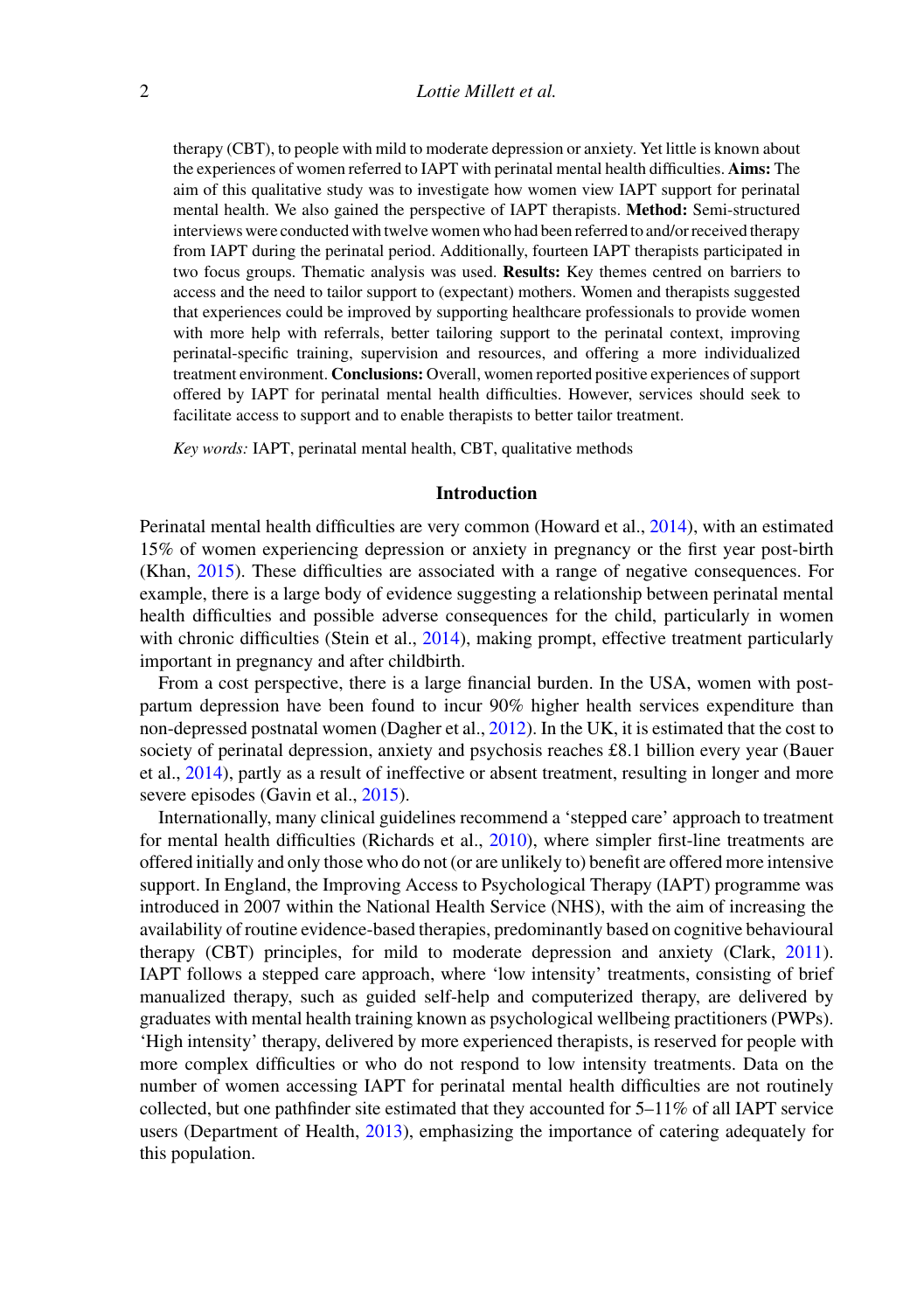Overall, service users report satisfaction with IAPT, although some say it is insufficiently individualized or too brief (Hamilton et al., [2011\)](#page-14-0). Of particular importance, there is evidence that CBT may be less effective for perinatal difficulties than other disorders (Cuijpers et al., [2008,](#page-14-0) [2010\)](#page-14-0), although it is acknowledged that this may partly reflect limitations of current trials in this field. Nevertheless, it has been suggested that outcomes and adherence may be improved by better tailoring interventions to perinatal women (O'Mahen et al., [2012\)](#page-15-0). Tailoring can include offering greater flexibility, for example with the timing and location of appointments, as well as tailoring the content of therapy itself. Indeed, research has suggested that manualized behavioural interventions, specifically adapted to the perinatal context, and offered with support from IAPT therapists, can be effective for women with post-partum depression, with results suggesting that women engage better with a more tailored treatment (O'Mahen et al., [2014\)](#page-15-0).

In line with this, it has been argued that IAPT services should tailor support to the perinatal context, for example by offering therapists additional training, permitting babies in sessions and offering longer sessions to accommodate the need to feed/change the baby (Department of Health, [2013\)](#page-14-0). A perinatal mental health care skills competency framework is currently being piloted with healthcare professionals in the UK (Health Education England, [2017\)](#page-14-0). However, at the time of this study there were no perinatal-specific interventions or resources within IAPT, and concerns have been raised that training schemes for IAPT therapists place insufficient emphasis on perinatal mental health (Joint Commissioning Panel for Mental Health, [2012\)](#page-14-0).

Nevertheless, little is known about how women or IAPT therapists themselves view IAPT for perinatal mental health difficulties. One small study within an IAPT service found that women who accessed CBT for postnatal depression reported a lack of information about postnatal depression among healthcare professionals and reported difficulty accessing support via their family doctors (known as general practitioners [GPs] in the UK). They valued choice in the mode of therapy (e.g. group, individual or telephone), and felt that crèche facilities and home visits were important (S. Hovington, unpublished presentation from 2012: Postnatal depression: barriers to engagement and retention in a primary care psychological service). However, this study consisted of just one focus group with six women from a single IAPT service and therefore its findings are only tentative. The current study aimed to further inform treatment by exploring women's and therapists' experiences of IAPT for perinatal mental health difficulties.

### **Method**

This study was nested within a larger qualitative study investigating stakeholders' experiences of perinatal mental health care, itself part of a wider mixed-method programme exploring the effectiveness of services for mothers with mental illness. A qualitative research design was used to allow in-depth analysis and exploration of themes that may have been unanticipated.

#### *Setting*

The study took place in IAPT services across England, with the majority in London. Interviews took place face-to-face in participants' homes or neutral locations. Focus groups took place within healthcare settings. NHS ethical approval was obtained and all participants provided informed consent.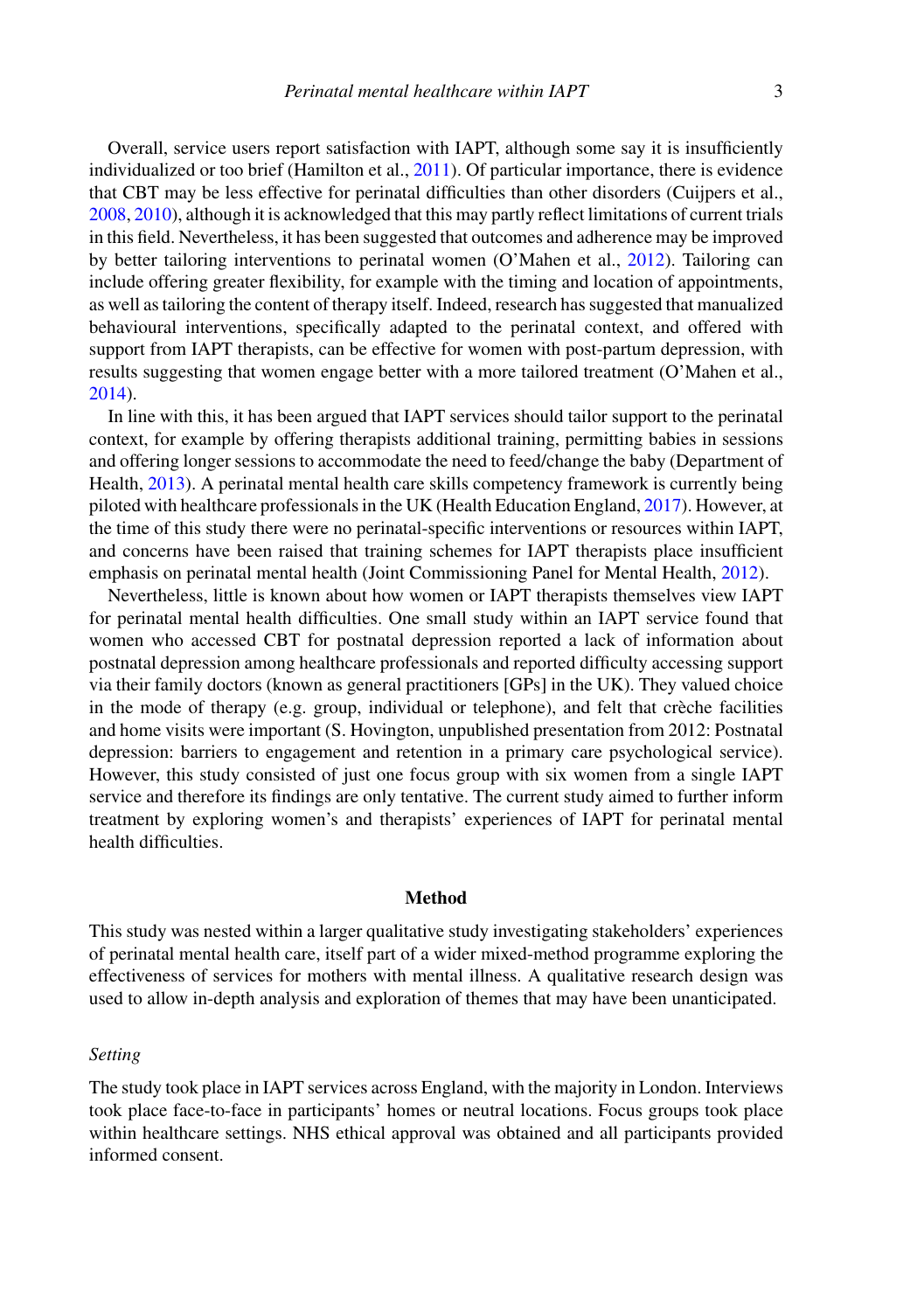# *Participants*

*Service users*. Twelve women were recruited who had used or been referred to IAPT, a number considered sufficient for data saturation (Guest et al., [2006\)](#page-14-0). Eligible women were initially identified and approached by a (IAPT) clinician. Those expressing an interest were contacted by a researcher. Nobody dropped out after being contacted, although one additional potential participant was not contactable. It is not possible to quantify how many women refused to participate as clinicians only informed the researchers of those interested. In some cases participants were recruited through non-IAPT services but reported input from IAPT during the interview. The IAPT-relevant information from these interviews was used.

*Therapists*. Two focus groups were carried out with a total of fourteen IAPT therapists. Therapists were recruited via poster advertisements and contacts working with IAPT. One focus group consisted of twelve London-based IAPT therapists who were perinatal leads for their teams. The second was a mixed group of eight practitioners from a range of services across a Northern NHS health provider site. This group included two IAPT therapists whose comments were included.

# *Inclusion criteria*

# *Service users*:

- English-language speaker
- Woman aged 16 or over
- Referral to/use of IAPT for a perinatal mental health difficulty during pregnancy or post-birth
- Baby aged 6–9 months at the time of interview

# *Therapists*:

- Clinician within an IAPT service

# *Data collection*

*Service users*. Interviews were carried out between September 2015 and November 2016. An interview guide was developed by the research team and amended following review by a service user and carer advisory panel, along with piloting with five women who had accessed perinatal mental health support. The guide covered topics including experiences of accessing and receiving support, involvement of women's families, information and choice. Demographic data were also recorded.

Semi-structured interviews, lasting approximately one hour, were primarily conducted by the second author (a mother, clinical psychologist and researcher specializing in perinatal mental health). Others were conducted by research assistants and the first author (a master's student within a London University's Psychiatry department, who had herself accessed IAPT and had experience delivering manualized CBT interventions). Qualitative research acknowledges that researchers inevitably influence how data are collected and analysed. Here, the researchers' personal experiences of motherhood and of working in and/or accessing perinatal/IAPT services may have influenced their expectations, assumptions and interpretations of the data.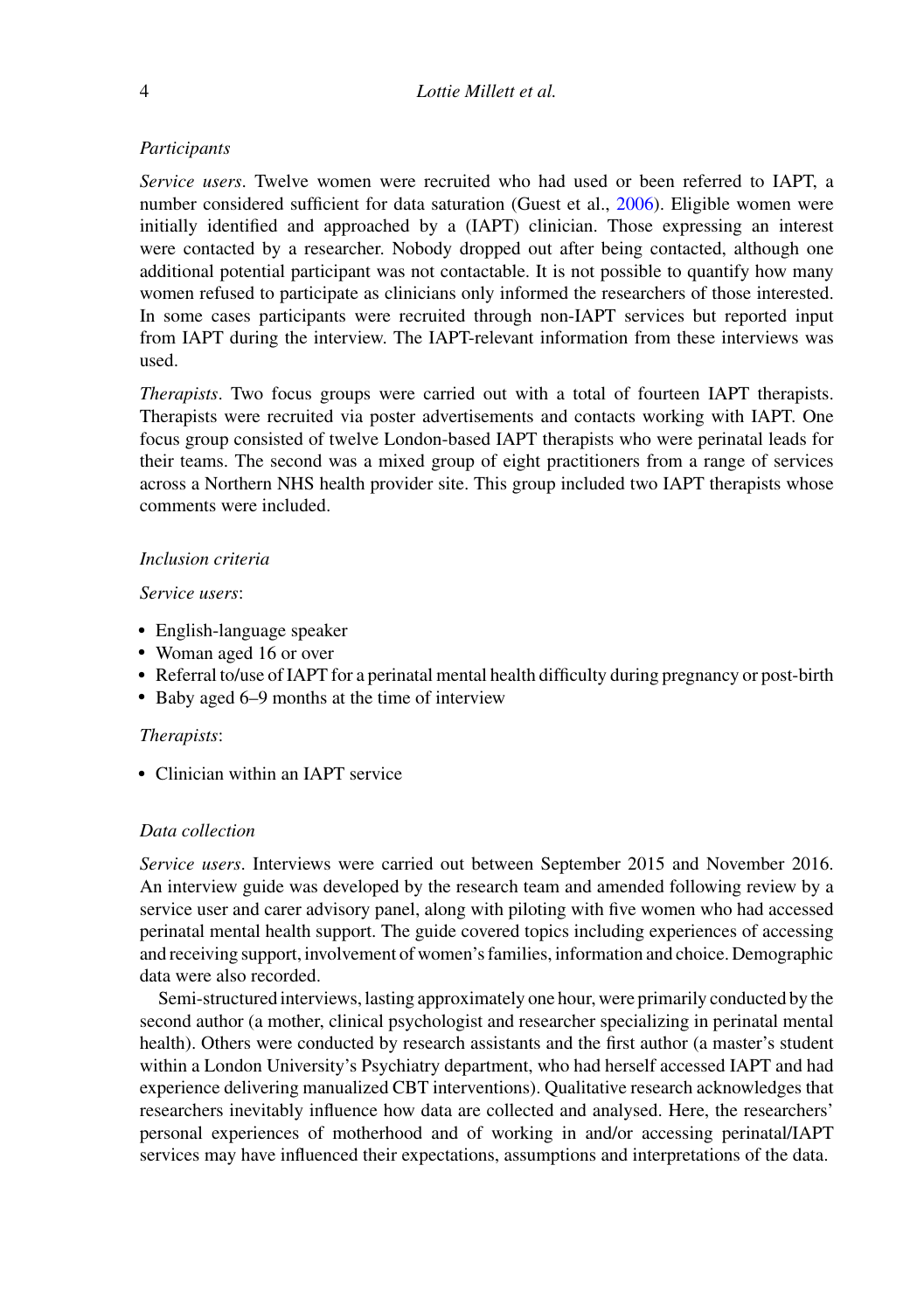*Therapists*. Focus groups with therapists lasting approximately 1.5 hours were run by the second author in November and December 2016. Therapists were shown a short presentation of emerging findings from the interviews with women collected for this study, and asked to discuss these and their own experiences of supporting women with perinatal mental health difficulties.

# *Analysis*

Interviews and focus groups were audio-recorded, transcribed verbatim, anonymized and imported to QSR NVivo 11. Data were coded by the first author using thematic analysis, a rigorous qualitative method that allows inductive analysis of rich complex data (Braun and Clarke, [2006\)](#page-14-0). Line-by-line coding generated initial codes. Relationships between codes were then explored and codes were combined into themes using an iterative process to develop a comprehensive, nuanced understanding of the data. Validity was increased by the second author separately coding six interviews and both focus groups. Any disagreements were discussed and a consensus reached.

### **Results**

### *Demographics*

*Service users*. The women's demographics are shown in [Table 1.](#page-5-0) Two-fifths of women (*n*  $= 5$ ) were White British. The mean age was 34 years (age range 21–43 years). Few data are available to compare these figures to IAPT service users overall or, more specifically, to women accessing IAPT for perinatal mental health difficulties. However, the majority of IAPT service users are 18–35 years old, while the overall proportion from a White British background is 84% (Health and Social Care Information Centre, [2014\)](#page-14-0).

Six women were 6 months postnatal at the time of the interview, three were 8 months postnatal, and three were 9 months postnatal. Ten of the twelve participants had received treatment from IAPT, while two had been referred but not yet taken up treatment. These participants were included to give greater insight into barriers to accessing support. Nine of the ten participants who had received treatment said this was individual face-to-face therapy, while one received online therapy. Seven received treatment postnatally, one antenatally, and two both antenatally and postnatally. All ten described receiving 'CBT' although it was not always clear what exactly this consisted of (e.g. low *versus* high intensity) or by whom it was delivered.

*Therapists*. [Table 2](#page-6-0) shows therapists' demographics. All therapists were female. Five described themselves as 'psychological wellbeing practitioners' (PWPs), four as 'cognitive behavioural therapists', one as a 'psychological therapist', two as 'clinical psychologists', and two as 'deputy leads'.

# *Thematic analysis*

Overall, women reported positive experiences of receiving psychological support from IAPT. However, women and therapists alike highlighted issues relating to barriers to access and a lack of adaptation to the perinatal context.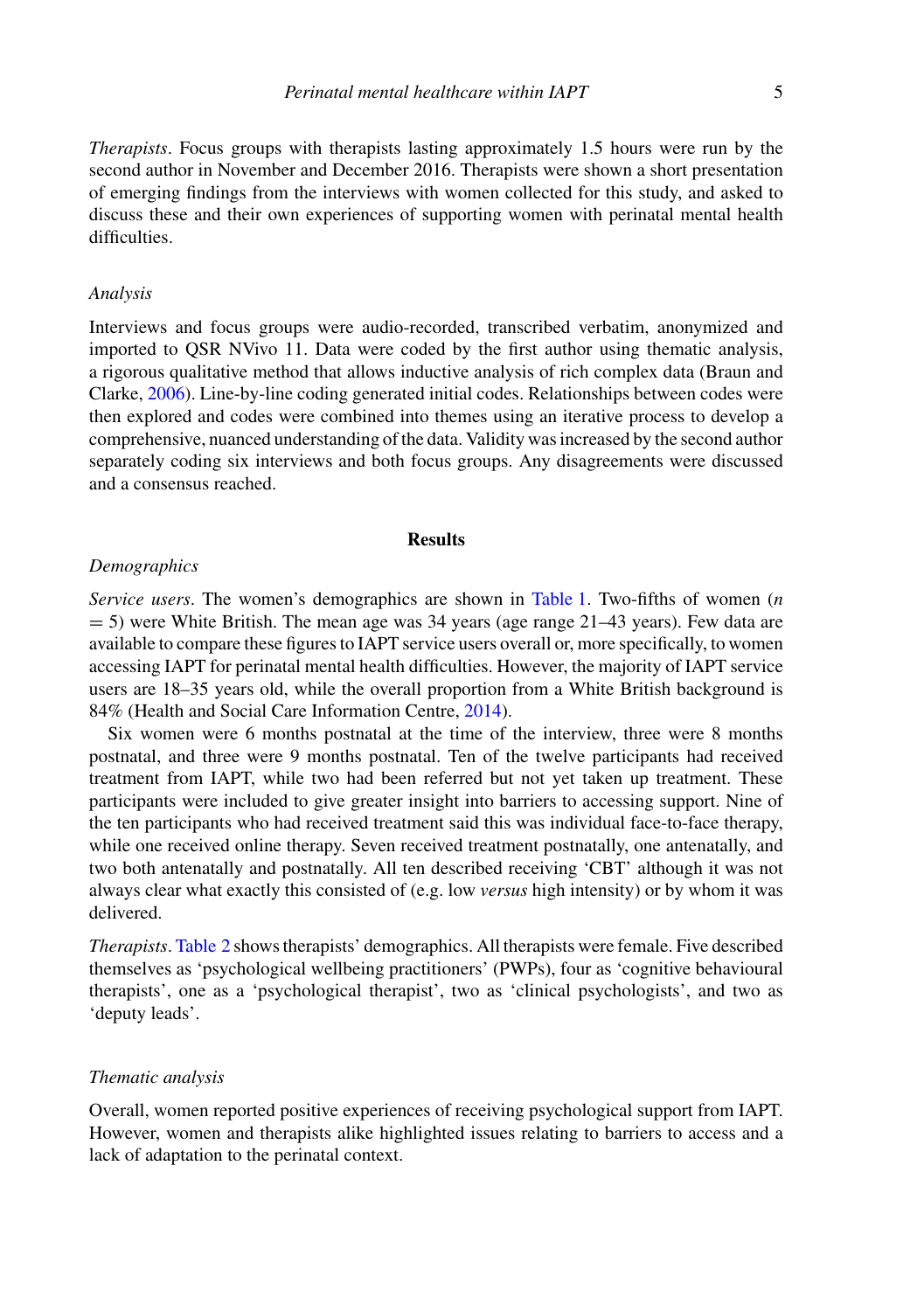<span id="page-5-0"></span>

| Participant characteristics    | n                |
|--------------------------------|------------------|
| <b>Ethnicity</b>               |                  |
| White British                  | 5                |
| White other                    | 3                |
| <b>Black</b> other             | $\mathbf{1}$     |
| <b>Black Caribbean</b>         | $\mathbf{1}$     |
| Arab                           | $\mathbf{1}$     |
| Asian                          | $\mathbf{1}$     |
| Location                       |                  |
| London                         | 9                |
| South East of England          | 3                |
| Age (years)                    |                  |
| $16 - 21$                      | 1                |
| $22 - 27$                      | $\boldsymbol{0}$ |
| $28 - 33$                      | 3                |
| $34 - 39$                      | 6                |
| $40 - 45$                      | $\overline{c}$   |
| <b>Diagnosis</b>               |                  |
| Depression                     | 6                |
| Anxiety                        | $\overline{4}$   |
| Depression and anxiety         | $\overline{c}$   |
| <b>Highest education level</b> |                  |
| No formal qualifications       | 2                |
| <b>GCSEs</b>                   | $\mathbf{1}$     |
| <b>NVQ</b>                     | 1                |
| A-levels                       | $\mathbf{1}$     |
| Bachelor's degree              | 4                |
| Master's Degree                | 3                |
| <b>Marital</b> status          |                  |
| Married/cohabiting             | 8                |
| Single/separated               | $\overline{4}$   |
| Number of months postnatal     |                  |
| 6                              | 6                |
| 8                              | 3                |
| 9                              | 3                |
| Number of children             |                  |
| 1                              | 6                |
| $\overline{c}$                 | $\overline{c}$   |
| 3                              | $\overline{c}$   |
| $4+$                           | $\overline{c}$   |

**Table 1.** Demographics of the service users

# *Barriers to access*

*Service user findings*. Women were in contact with a range of professionals during and after their pregnancies, including midwives, health visitors (community public health nurses) and GPs. They relied on these professionals to help them identify that they had a mental health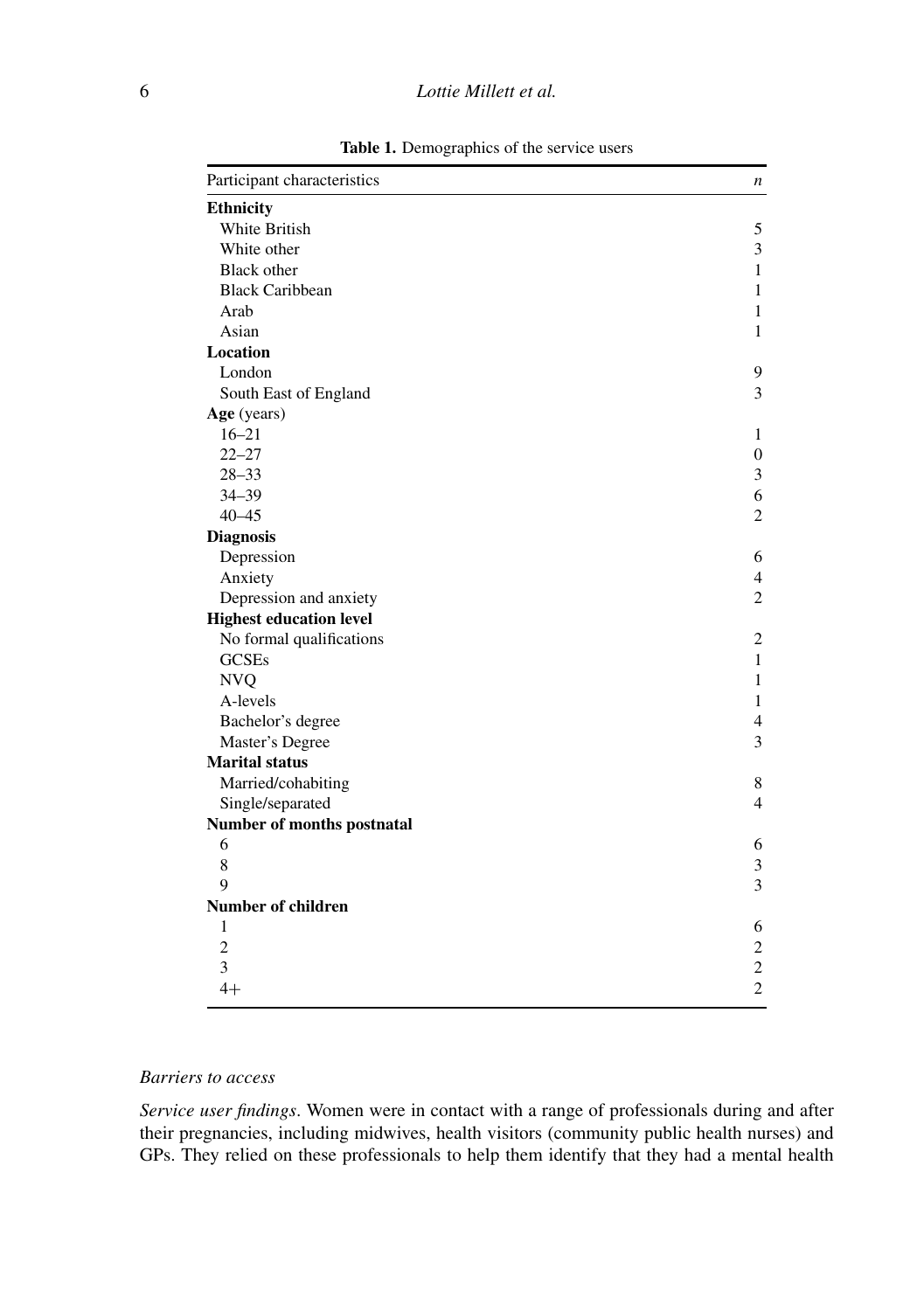<span id="page-6-0"></span>

| Participant characteristics                                                  | n              |
|------------------------------------------------------------------------------|----------------|
| <b>Ethnicity</b>                                                             |                |
| White British                                                                | 6              |
| White Irish                                                                  | 2              |
| Asian                                                                        | $\overline{4}$ |
| <b>Black African</b>                                                         | 1              |
| Mixed White and Black African                                                | 1              |
| <b>Location</b>                                                              |                |
| London                                                                       | 12             |
| North of England                                                             | 2              |
| Job title/role                                                               |                |
| Psychological wellbeing practitioner (PWP)                                   | 5              |
| Cognitive behavioural therapist                                              | 4              |
| Clinical psychologist                                                        | 2              |
| Deputy lead                                                                  | $\overline{c}$ |
| Psychological therapist                                                      | 1              |
| Perinatal lead                                                               | 12             |
| Number of years in role                                                      |                |
| Up to $1$                                                                    | 1              |
| $1 - 2$                                                                      | 7              |
| $3 - 5$                                                                      | 3              |
| $6+$                                                                         | 3              |
| Number of years working with women with perinatal mental health difficulties |                |
| $1 - 2$                                                                      | 6              |
| $3 - 5$                                                                      | 4              |
| $6 - 9$                                                                      | 1              |
| $10+$                                                                        | 3              |

**Table 2.** Demographics of the therapists

difficulty and refer them to IAPT. Sometimes this process worked well, particularly where there was continuity and where professionals appeared well-informed about perinatal mental health and available support. For example, one woman reported that her midwife:

'*… did everything she should have done. Which is identify the problem, get me to the right person, provide kind of interim just talking counselling and then, once I could get to someone, then she could step away … I'm lucky I had her because she knew how to work through the system a bit.*' [Mother 4]

However, ten of the twelve women reported some issues with accessing IAPT. In some cases, women found it difficult to identify that they had a mental health difficulty, and felt professionals did not help them understand how this might present.

'*No one speaks to you about postnatal depression. Like when you're pregnant nobody speaks to you about it … When I went for my six week* [*postnatal*] *check* [*my GP*] *did ask me "Do you have any postnatal depression?" They just expect you to know…It's not like, "Do you feel low?" or "Do you feel certain things?"* ' [Mother 12]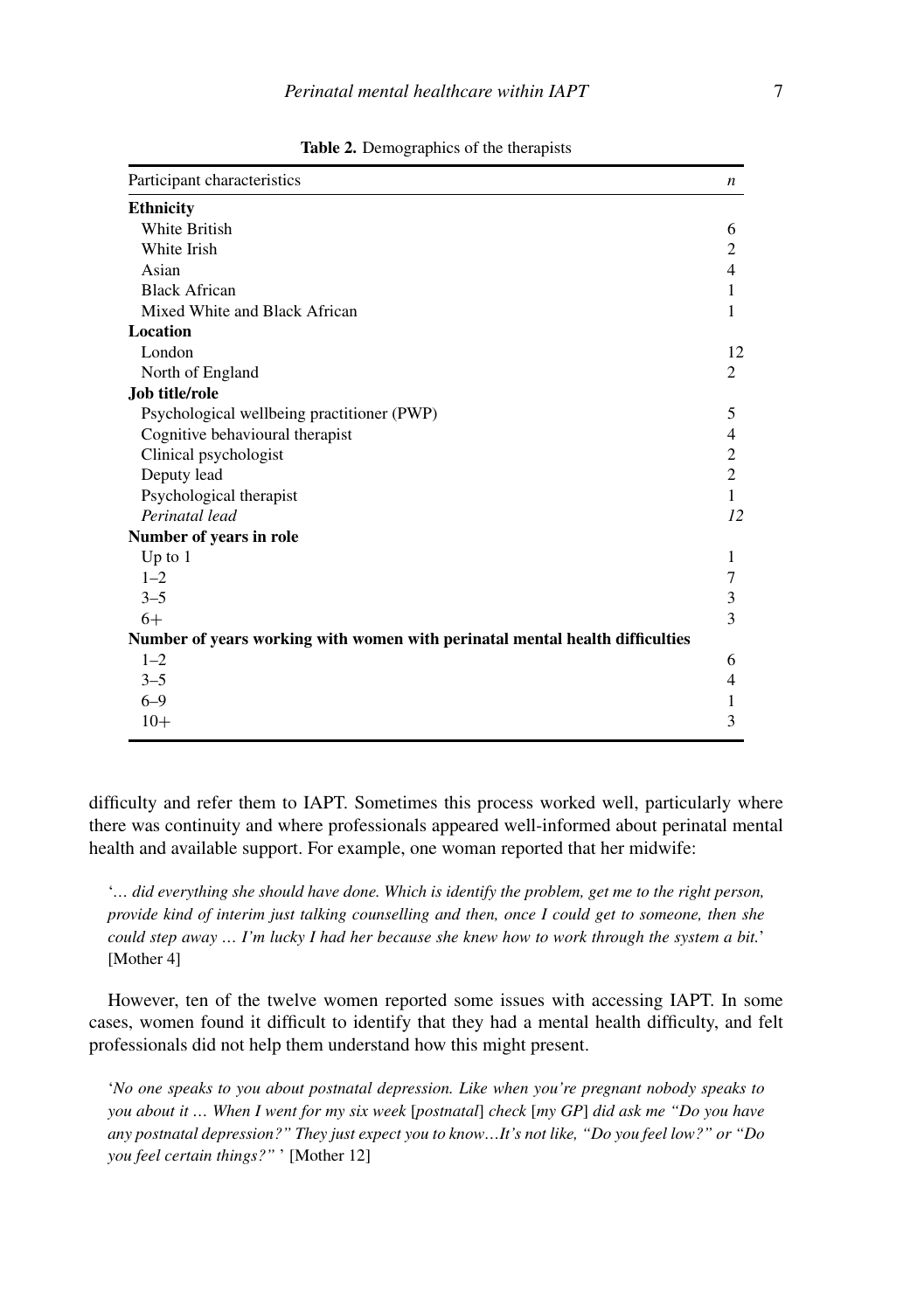Women were also unsure whether it was relevant to talk about their mental health with midwives and health visitors.

'[*The health visitor*] *didn't ask, but I didn't feel the need to say anything, because I just thought that's just a personal issue so why would I tell them about what happened?*' [Mother 12]

Indeed, five of the twelve women felt the stigma of seeking help made it difficult to access support due to:

'*Feeling that you should cope… so I shouldn't need to ask for help.*' [Mother 9]

Women feared losing custody of their baby if professionals felt:

'*Oh, you can't cope? We'll take the baby then.* ' [Mother 9]

When women did disclose difficulties, at times they felt the focus was on medication rather than therapy, and there was confusion around referring them to IAPT.

'[*My GP*] *was very quick to prescribe medication … and then there was a whole conversation with her about what else was available and there was a real confusion … So this was like, when you're kind of in the throes of it, the last confusion that you need really.*' [Mother 2]

Where they were given contact details for IAPT, women sometimes reported reluctance to contact services independently.

'*It's fine to post a number on the back of a flyer, but who calls those numbers?*' [Mother 4]

Misunderstandings or insufficient explanations of IAPT could also prevent access. For example, one woman (Mother 5) believed the number given to self-refer to IAPT was a crisis line, while another (Mother 8) believed only group therapy would be offered.

Although there were issues with access, once women were referred to IAPT, they were often prioritized and assessed within 2 weeks, although some felt the wait to treatment postassessment was too long.

### *Therapist findings*

IAPT therapists similarly emphasized the importance of GPs, midwives and health visitors helping refer women to IAPT. They felt women were frequently left to self-refer, but struggled to do so:

'*GPs will say self-refer. And we have brought this up with GPs that if people are in distress they're unlikely to refer... And I think they need to take some responsibility of actually doing the referral with them or, with their consent for them, including midwives and children's centres. I think there's such reliance now on self-referral.*' [Deputy Lead]

Therapists reported that available literature about IAPT often: '*doesn't say anything ... about baby problems*' [PWP] and midwives and health visitors sometimes: '*don't even know what IAPT means*' [CBT therapist] or don't like asking women about their mental health: '*because*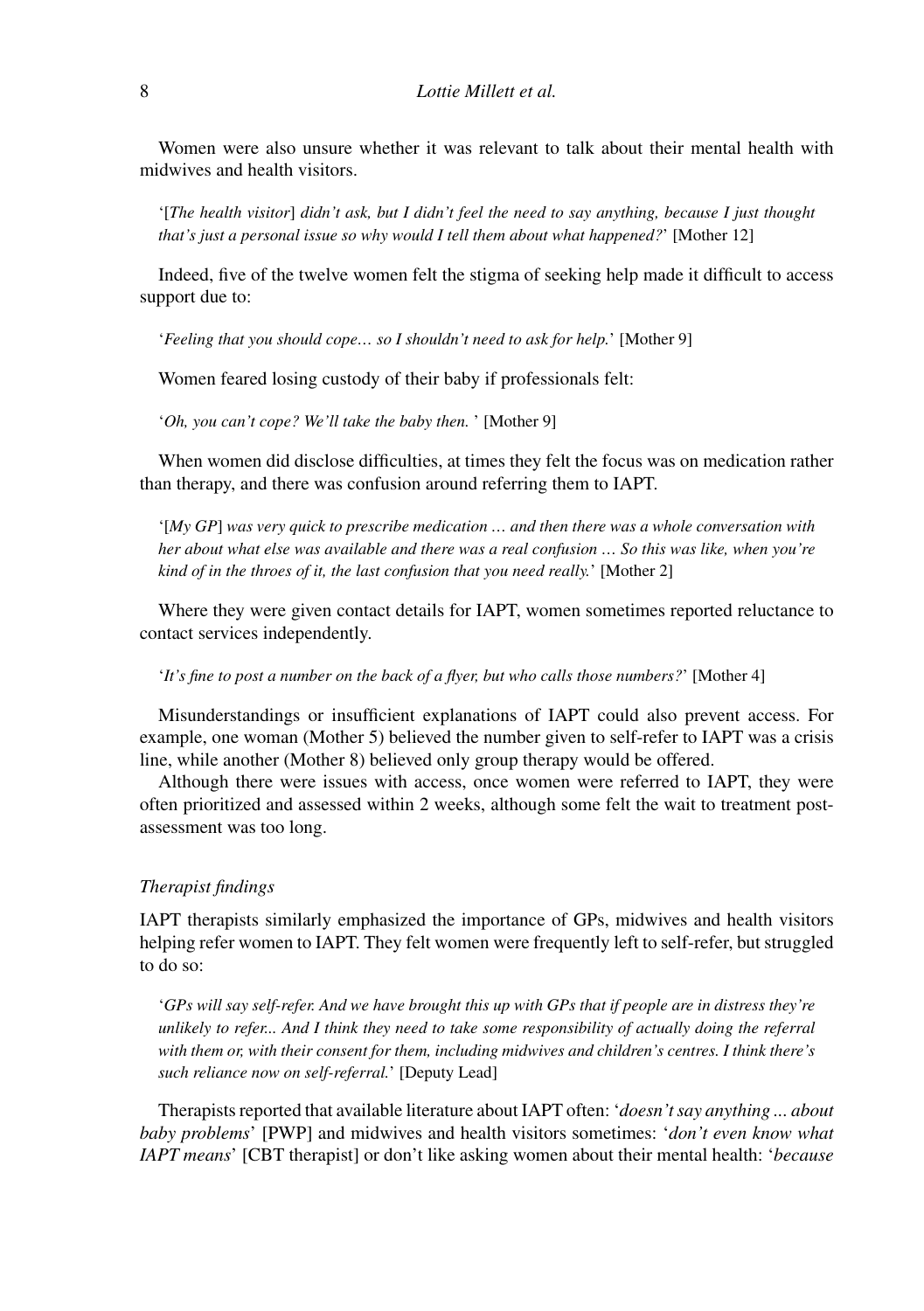*they actually don't know what to do with the information. Just do not know. So like, we don't ask. Or they'll just say "you're not feeling depressed, are you?"* ' [Clinical Psychologist]

Therapists emphasized the importance of providing practitioners with training about mental health and IAPT and establishing close links: '*If the people on the ground, midwives and the health visitors, are not being told anything about IAPT, then how can they facilitate?*' [CBT therapist]

#### *The need to tailor support to (expectant) mothers*

#### *Service user findings*

Overall, women found IAPT helpful, with seven of the ten women who had accessed therapy reporting generally positive experiences. Women valued the way CBT helped them '*separate fact from fiction*' [Mother 3] and '*made me see what triggered the fear.*' [Mother 1] They also valued having a normalizing, non-judgemental therapist who enabled them to '*just say anything… even things that I would never say to…other mums.*' [Mother 11]

However, whilst IAPT was valued overall, eight of the ten women who had accessed IAPT felt it could be better tailored to the perinatal context. Where more tailored support was offered, women valued this:

'*It was absolutely tailored because* [*my therapist*] *has a lot of specific experience working with women postnatal… She did a really nice job.* ' [Mother 4]

Further, one woman felt online support was well-tailored to her perinatal context because '*If the baby starts screaming then I can just press stop and then get back to it.*' [Mother 2]

Where tailoring was absent, women wished support had been adapted: '*I've never experienced anxiety before, the first time I'm experiencing it is after being a mum. So I believe it's probably to do with the postnatal* [*sic*]*. If it was more catered more to that I think it'd be really helpful.*' [Mother 12]

### *Content of sessions and homework*

More specifically, women felt that IAPT materials could be improved by including examples with women and babies, and said 'homework' tasks were at times unrealistic: '*It was really helpful but she gave me a lot of homework and realistically I was feeding them around the clock and I just didn't do it.*' [Mother 3]

Women also reported that IAPT treatment was very problem-specific, with little remit for discussing related issues that might also be prominent in the perinatal context such as identity and relationship changes:

'*It's much more focused on one specific issue. So she puts it in a box and then kind of all the other stuff is off the table, like you don't talk about that … But there's kind of a lot more around it too which would have been helpful to talk through as well.*' [Mother 4]

### *A non-baby-friendly environment*

Most women said they were not able to bring their baby to sessions or, if they were, it was only a one-off. This resulted in difficulties finding childcare, for example: '*It's hard trying to leave him with people.*' [Mother 7]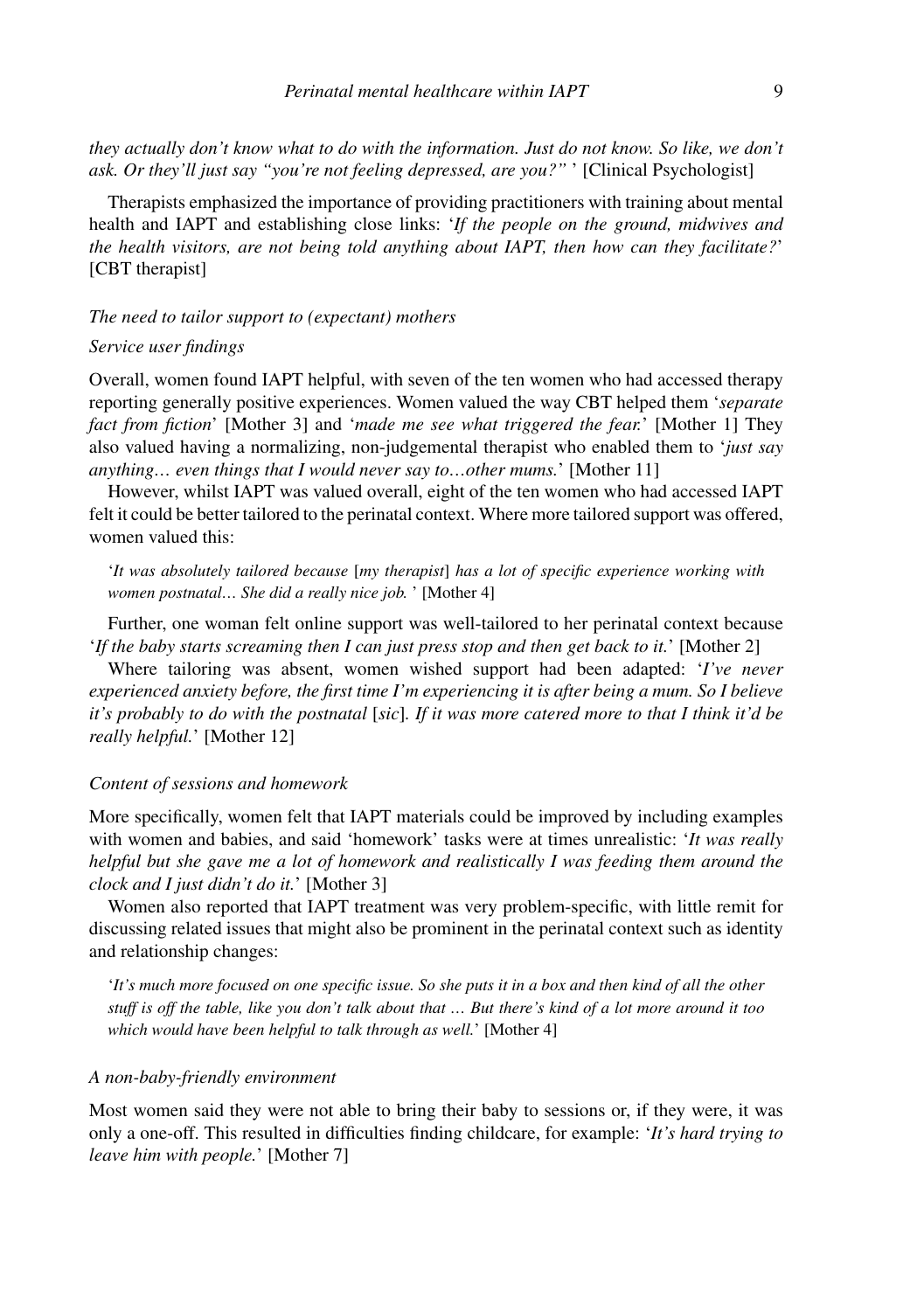Where women were able to take their baby, the environment was not always baby-friendly: '*There is something in the room for little toddlers, like an abacus and stuff like that. But no, he wasn't really, just had his car-seat*' [Mother 9] and '*It'd be great if it came with a crèche*' [Mother 11]. Although some women worried their babies would be distracting, others nevertheless wanted to bring them:

'*I wish that ... I could just take him and if he makes a fuss for 15 minutes when he is doing that then I lose the 15 minutes … When I asked "Can I bring my baby?" ... "It's not recommended"* [my therapist] *said.*' [Mother 6]

There was one report of a positive experience of bringing a baby where, although the environment wasn't baby-friendly, the therapist was considerate of the mother's and baby's needs:

'*She did a nice job of if I needed to stay and feed the baby, like breastfeed the baby, she could leave me in the room afterwards. And so that was just really nice that she was thoughtful about it.*' [Mother 4]

### *Involving fathers*

It was notable that fathers/partners were not involved in any of the women's therapy, yet eight of the ten women who accessed IAPT wanted the father to be involved, in some way: '*so he can understand what I'm going through*' [Mother 4] and so '*he could give his viewpoint*'*.* [Mother 12]

Whilst most women had not questioned this, one did ask for the father to be involved but was told it was not possible:

'*I did ask if I could take my husband with me… to the therapy, yes, but they said no. So I was really nervous. My husband came with me, but he had to sit outside.*' [Mother 12]

#### *Flexibility, individualization and choice*

Overall, women felt that therapists were flexible with appointments, with half saying they were offered more sessions, or therapists were considerate of last-minute cancellations given they had a baby:

'*She has said all along, like, if you need more, you always can. And she's been really understanding if I haven't made it because I'm knackered and forgotten.*' [Mother 9]

However, women's experiences also seemed to be marked by feeling they had a *lack of choice* and that IAPT could feel *process-driven* and *impersonal.* The IAPT assessment was one example where women were not given a choice even though some found a telephone assessment uncomfortable:

'*It's more difficult to like someone over the phone than when you see someone … It did not feel as comfortable. I don't know, over the phone I feel more evaluated.*' [Mother 6]

The focus on outcome measures and form-filling was also disliked by some: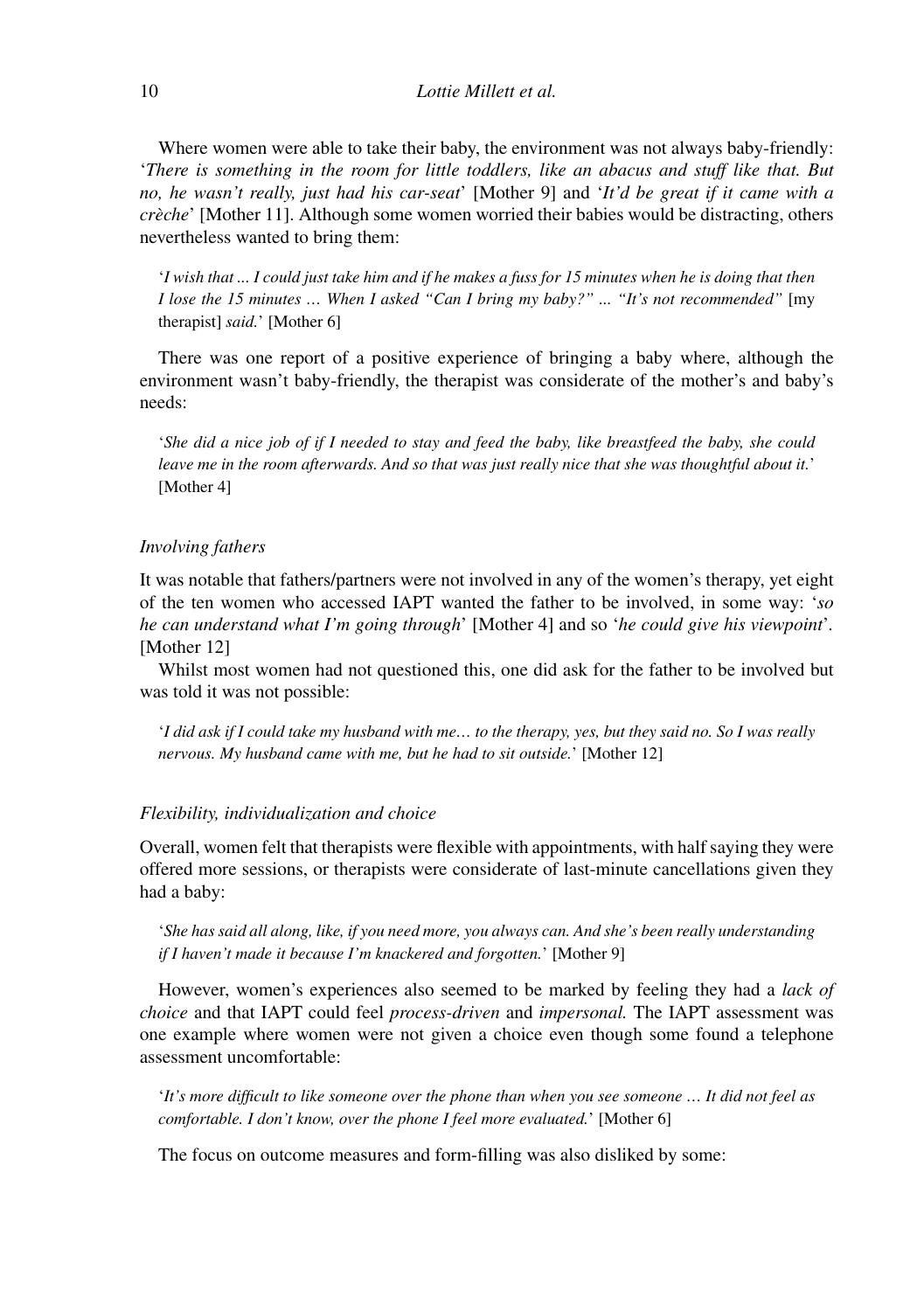'*I actually thought … they're going to sit down and just listen to my problems … But it wasn't like that… Just like filling in that form, just telling you how you're feeling, and, like, it wasn't like, "why are you feeling like that?"* ' [Mother 7]

Overall, women said they were: '*not given choices, it was like here's what we could offer you, do you want it?* ' [Mother 3] and that: '*It's a bit of a production line of, get this person in for their six* [sessions]. *That's what it feels like.*' [Mother 10]

# *Therapist findings*

Therapists similarly highlighted difficulties tailoring IAPT to the perinatal context. Overall, they described IAPT as '*too rigid* ' [CBT therapist] and felt: '*We're trying to do our best for mum and baby and partner, but it's just so difficult in an IAPT setting.* ' [Deputy Lead]

# *Constraints of the IAPT framework*

While therapists said they tried to be flexible, for example offering mothers: '*a few more sessions*' [PWP], this was not always easy:

'*Sometimes it has been so difficult where they've breached the policy for like cancelling notice and these kind of things.* ' [CBT therapist]

'*Unfortunately there are constraints, whether it be kind of structural in terms of the buildings that we work in, or the … rather relentless IAPT targets and the model.*' [Clinical Psychologist]

Some therapists were also concerned that being too flexible could undermine the effectiveness of treatment: '*There is a tension between wanting to be nice and helpful with what's actually going to work.*' [Clinical Psychologist]

#### *Lack of perinatal-specific training and resources*

Therapists felt that to work effectively within the perinatal context: '*You need to be assertive clinicians to advocate for your service users*' [CBT therapist]. But some felt deskilled and anxious. For example, one noted: '*I have to adhere to policies. I feel I am more nervous than the actual mother*' [CBT therapist], while another argued that: '*Therapists often just feel that they haven't got the confidence to work in that area because they see perinatal as something very specialist*.' [CBT therapist]

Therapists spoke about a lack of perinatal training within IAPT, particularly for PWPs, meaning they: '*may not have any clue as to how they tailor.*' [Deputy Lead] Therapists suggested setting up specialist perinatal teams within IAPT or having specific training and guidelines for applying IAPT to the perinatal context:

'*Nothing actually translates nicely into the IAPT model. So I think that to me certainly feels like that's a real gap … There doesn't seem to be any really helpful guidelines for IAPT work in perinatal period.* ' [CBT therapist]

Good supervision was seen as important, but was not always easy to obtain: '*It's not that my supervisor isn't good but she's not, her area isn't perinatal.* ' [CBT therapist]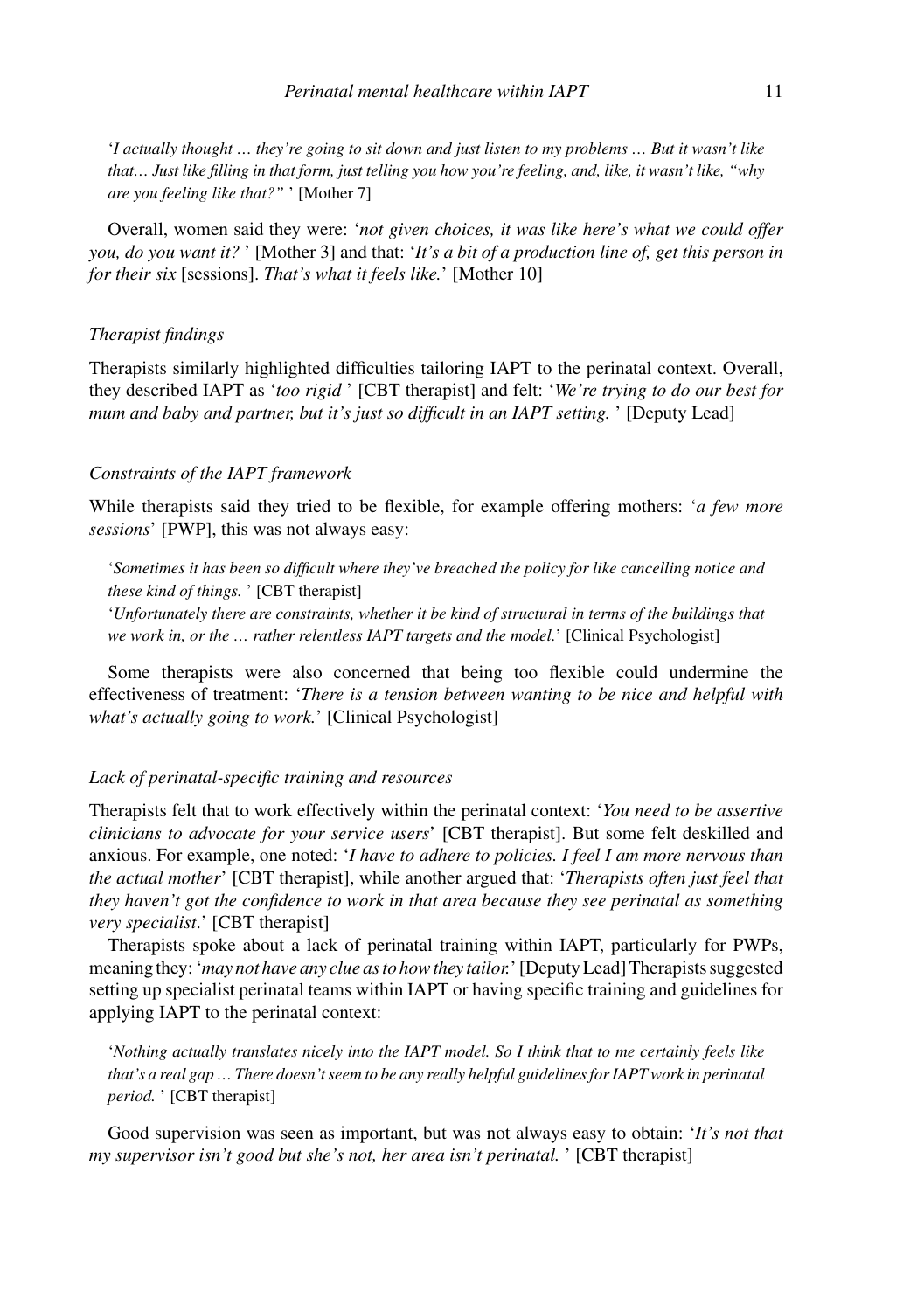Overall, therapists emphasized that IAPT could be effective for women with perinatal mental health difficulties, but more guidance was needed for delivering treatment to this population: '*It needs to be fleshed out so that it can then be translated into this more routine PWP kind of way.*' [CBT therapist]

# *A non-baby-friendly environment*

While some therapists allowed babies in sessions, others said: '*The general consensus is you just don't have children in the sessions.*' [CBT therapist] One therapist reported that: '*I've had to allow some mums to bring their baby in the pram. But when I spoke to my supervisor I was told that we're not allowed to do that.* ' [PWP]

Some therapists emphasized the importance of allowing babies in sessions, noting that: '*Some of our mums would never get support otherwise because they wouldn't have anyone to look after their children*' [PWP] and: '*It seems very important to see the mother with the baby because of what you can see and what you can observe.*' [Clinical Psychologist]

However, others had concerns including:

- worries about a mother's distress affecting her baby:

'*If you're doing some sort of therapy, perhaps trauma work, I don't think it would be appropriate to have a baby in the session because the mum's going to get so upset.*' [CBT therapist]

- concerns about health and safety:

'*We had to undergo massive risk assessment and childproof edges and wires ... Make downstairs access, and where's this pram going to go, and how many prams can we fit in at one time.*' [Clinical Psychologist]

- and worries that babies can '*be a bit of a distraction.* ' [PWP]

Some therapists cited positive experiences of using crèches, although others felt time could be lost where babies took time to settle. Nevertheless, therapists felt greater use of crèches would be valuable.

# *Involving fathers*

Finally, while some therapists had invited fathers to sessions, others said this was not commonplace. Some had set up groups for fathers, but experienced difficulty getting them to attend: '*We … tried to get fathers in, but the fathers wouldn't come for six weeks, which is why we've basically condensed it into a three hour workshop.*' [Clinical Psychologist] They attributed this to stigma, work commitments, and the fact perinatal services tend to be 'femaledominated'.

# **Discussion**

# *Main findings*

Overall, women reported positive experiences of receiving support from IAPT for perinatal mental health difficulties. Nevertheless, issues were highlighted by women and therapists relating to barriers to access and a need to better tailor therapy to the perinatal context.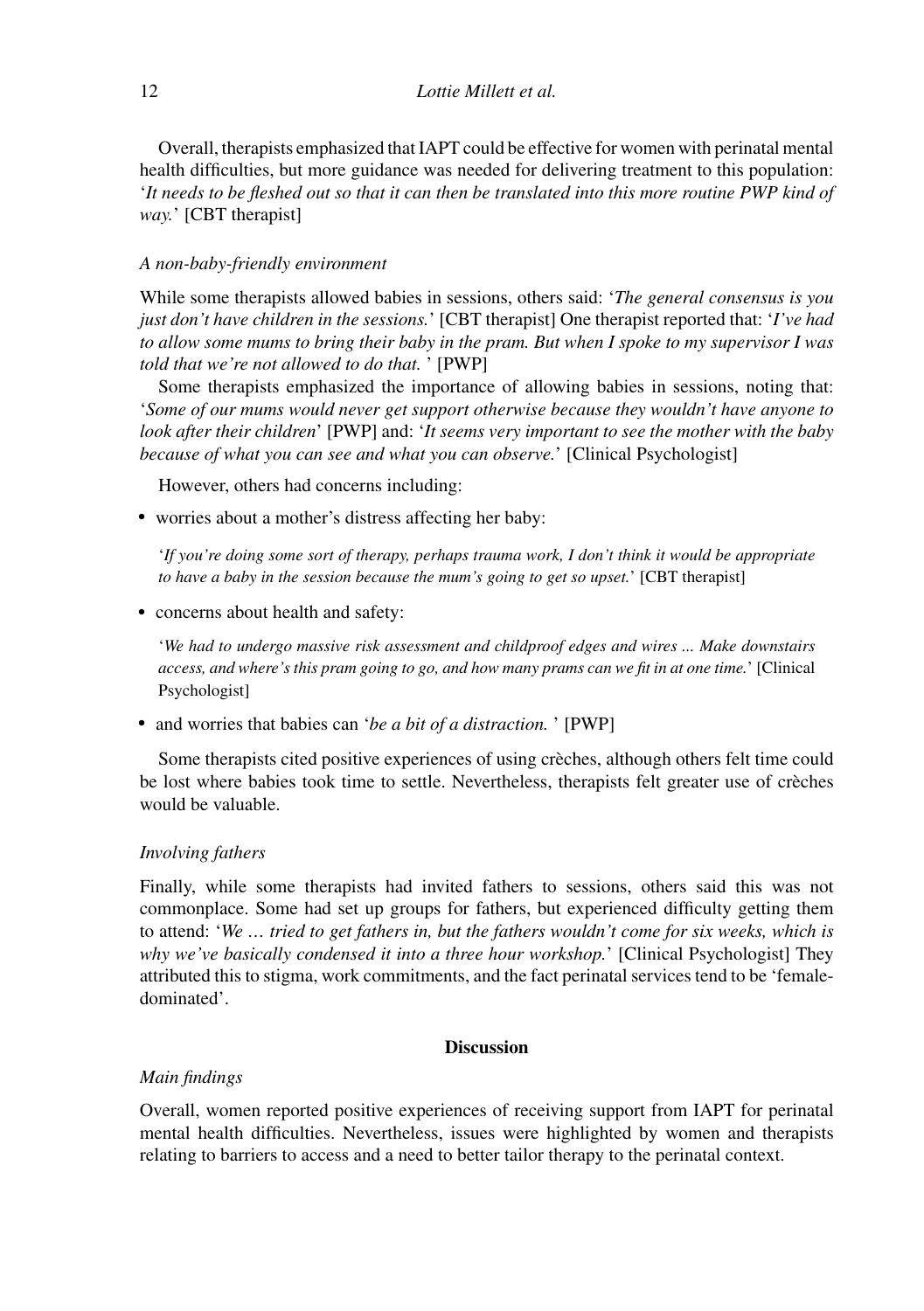Barriers to access included a reluctance to disclose difficulties due to stigma and fear of custody loss, as well as lack of clear information and support with referrals from healthcare professionals such as GPs, midwives and health visitors. These issues are similar to those identified in Hovington's (2012) study of IAPT support for postnatal depression, and in wider research exploring women's experiences of accessing care for perinatal mental health difficulties (Megnin-Viggars et al., [2015\)](#page-14-0). Nevertheless, while some women did express dissatisfaction with the wait for treatment, once referred to IAPT women were often prioritized and assessed quickly.

Despite recommendations for support to be tailored to the perinatal context (Department of Health, [2013\)](#page-14-0) this was generally seen as insufficient. For example, the content of sessions was not always perinatal-focused, homework expectations could be unrealistic, there was little opportunity to explore associated issues such as relationship changes, fathers/partners were typically not involved, and babies were seldom welcome, hindering attendance. Women also felt that care could be process-driven and impersonal. Where it was offered, a tailored approach and flexibility were valued. These findings may lend support to O'Mahen's [\(2012\)](#page-15-0) assertion that differences in effectiveness between CBT for postnatal and non-postnatal populations may be due to a failure to tailor interventions to the perinatal period.

Therapists similarly expressed frustration that the constraints of IAPT prevented them from adapting treatment sufficiently. Yet some also worried that deviating from protocols, or allowing babies in sessions, could reduce treatment efficacy or create other risks. Future research should therefore build on the work of O'Mahen et al.  $(2014)$  and directly compare the effectiveness of a tailored perinatal intervention to its generic alternative. Overall, therapists expressed anxiety working with perinatal mental health difficulties and wanted perinatal-specific training, supervision and resources.

# *Limitations*

This is the first published study to explore experiences of IAPT for perinatal mental health. Nevertheless, it is important to acknowledge the study's limitations. Firstly, the sample was relatively small and included two participants who had not yet accessed IAPT services, as well as a high proportion of London-based women and therapists. Although qualitative research does not aim to be generalizable, it would have been valuable to have a larger, more diverse sample. It may be that this predominantly London-based sample has conveyed a biased picture, although the accounts given suggested a variety of experiences.

As the interviews with women were taken from a larger study exploring experiences of a wide range of services for perinatal mental health difficulties, greater depth might have been gained by conducting separate interviews focused only on IAPT. However, women were probed about each service they reported using, resulting in rich IAPT-specific data.

The therapists included may have been particularly well-informed and interested in perinatal mental health, especially as the majority were perinatal leads for their teams. Their views may therefore have differed from those of other therapists. Furthermore, while the presentation of emerging themes delivered to the therapists prior to the focus groups helped promote rich and pertinent discussion, it is possible that it could also have somewhat primed the therapists' responses.

It is also possible that clinicians may have referred women to the study who they felt would be particularly positive about IAPT. However, many women did report negative aspects to their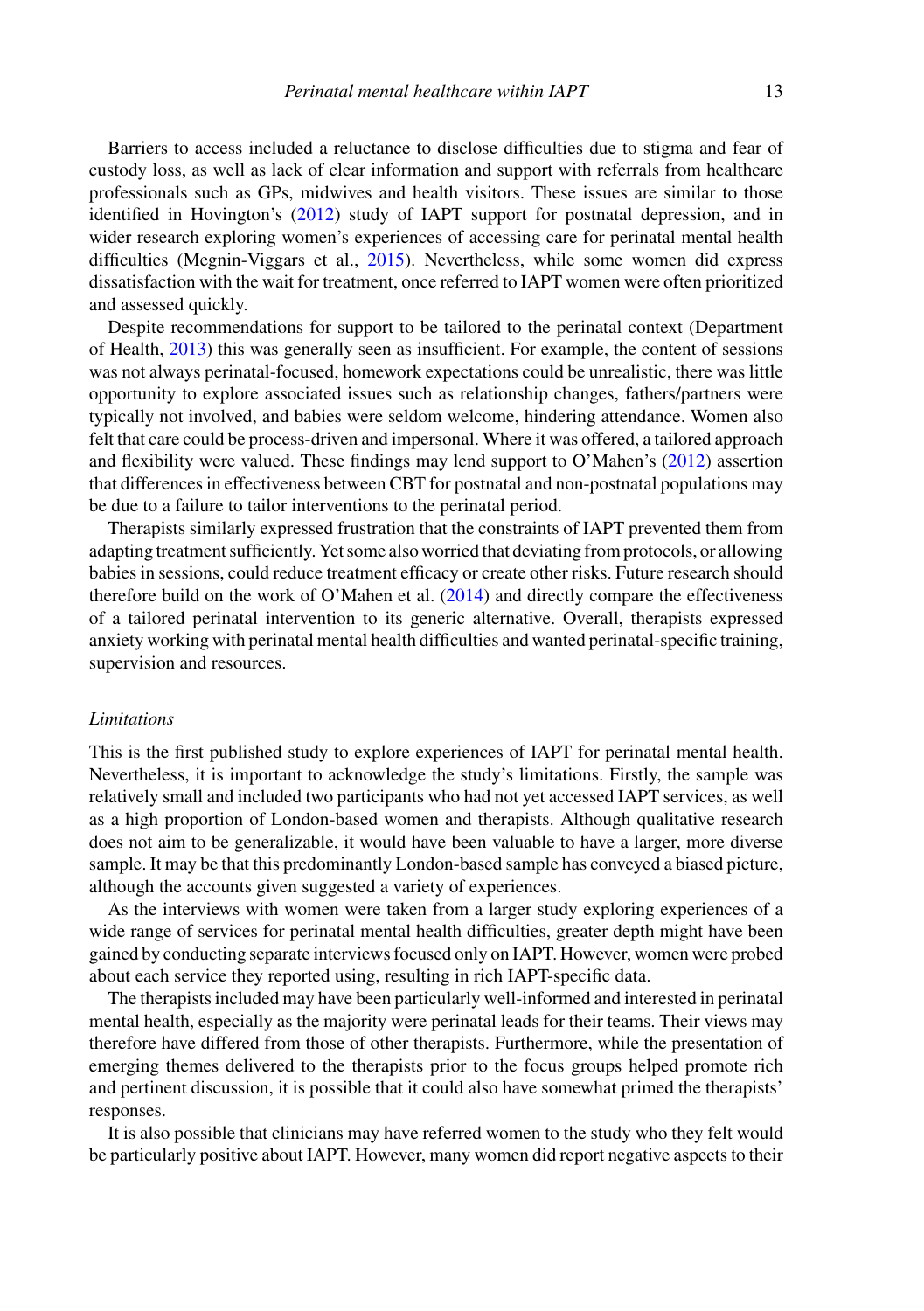<span id="page-13-0"></span>experiences, and some were referred by other services but had also accessed IAPT, helping reduce this potential bias.

Finally, it would be valuable to further explore barriers to access among women who do not ultimately receive support. Although difficulties with access were reported, all but two of the women who took part had successfully accessed support. This sample could therefore represent a particularly motivated or perseverant group of women.

### *Clinical recommendations*

There appears to be a need for better information for women about perinatal mental health difficulties, and for maternity services and generic mental health services like IAPT to establish closer links with GPs, health visitors and midwives. These practitioners should be provided with relevant training and information and encouraged to support women with referrals.

While caution must be taken to maintain treatment efficacy, the development of specifically tailored perinatal interventions and resources may help generic mental health services better meet the needs of perinatal women. There also seems to be a need for greater accommodation of babies in sessions. There is a paucity of evidence on the impact of this but, to our knowledge, no evidence to suggest babies should be excluded. Improved training for therapists about how to adapt manualized therapy to the perinatal context would appear essential to increase confidence and skills. Keeping accurate records in IAPT of perinatal cases, the type of therapy delivered and any adaptations made would help future robust quantitative analysis to be conducted to explore the most effective ways to engage and treat this population within IAPT.

Finally, greater consideration should be given to involving partners/close family members, both as a resource of support for mothers, and also in order for therapists to gain insight and provide support for the difficulties they may be facing. This is especially vital given the importance of assessing for domestic violence, which affects pregnancy, maternal and child outcomes (Howard et al., [2013\)](#page-14-0).

### **Acknowledgements**

The study team acknowledges the study delivery support given by the local Clinical Research Networks. The study team would also like to thank the women and therapists who gave up their time to take part in the study.

*Ethical statement*. The authors assert that all procedures contributing to this work comply with the ethical standards of the English National Health Service. Ethical approval was obtained from the Camberwell St Giles London Research Ethics Committee (REC reference: 13/LO/1855).

*Conflicts of interest*. The authors have no conflicts of interest with respect to this publication.

*Financial support*. This paper summarizes independent research funded by the National Institute for Health Research (NIHR) under its PGfAR Programme (grant reference number RP-PG-1210-12002). The views expressed are those of the authors and not necessarily those of the NHS, the NIHR or the Department of Health.

# **References**

**Bauer, A., Parsonage, M., Knapp, M., Iemmi, V. and Adelaja, B.** (2014). Costs of perinatal mental health problems. London: Centre for Mental Health. Available at: <http://eprints.lse.ac.uk/59885/>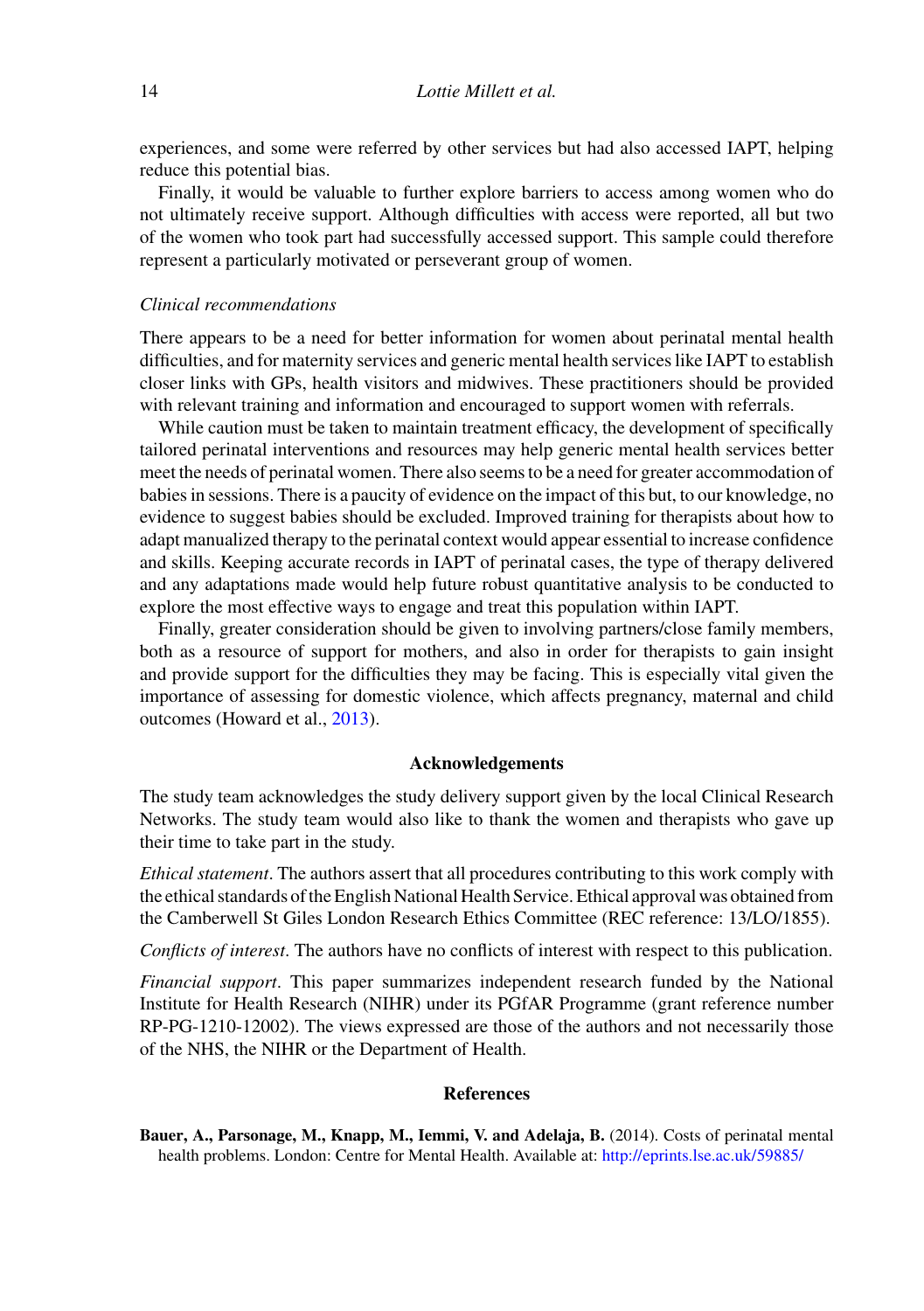- <span id="page-14-0"></span>**Braun, V. and Clarke, V.** (2006). Using thematic analysis in psychology. *Qualitative Research in Psychology*, *3*, 77–101. doi: [10.1191/1478088706qp063oa](https://doi.org/10.1191/1478088706qp063oa)
- **Clark, D. M.** (2011). Implementing NICE guidelines for the psychological treatment of depression and anxiety disorders: the IAPT experience. *International Review of Psychiatry*, *23*, 318–327. doi: [10.3109/09540261.2011.606803](https://doi.org/10.3109/09540261.2011.606803)
- **Cuijpers, P., Brännmark, J. G. and van Straten, A.** (2008). Psychological treatment of postpartum depression: a meta-analysis. *[Journal of Clinical Psychology](https://doi.org/10.1002/jclp.&break;20432)*, *64*, 103–118. doi: 10.1002/jclp. 20432
- **Cuijpers, P., van Straten, A., Bohlmeijer, E., Hollon, S. D. and Andersson, G.** (2010). The effects of psychotherapy for adult depression are overestimated: a meta-analysis of study quality and effect size. *Psychological Medicine*, *40*, 211–223. doi: [10.1017/S0033291709006114](https://doi.org/10.1017/S0033291709006114)
- **Dagher, R. K., McGovern, P. M., Dowd, B. E. and Gjerdingen, D. K.** (2012). Postpartum depression and health services expenditures among employed women. *Journal of Occupational and Environmental Medicine*, *54*, 210–215. doi: [10.1097/JOM.0b013e31823fdf85](https://doi.org/10.1097/JOM.0b013e31823fdf85)
- **Department of Health** (2013). IAPT Perinatal Positive Practice Guide. London. Available at: [https://www.uea.ac.uk/documents/246046/11919343/perinatal-positive-practice-guide-2013.pdf/](https://www.uea.ac.uk/documents/246046/11919343/perinatal-positive-practice-guide-2013.pdf/aa054d07-2e0d-4942-a21f-38fba2cbcceb) aa054d07-2e0d-4942-a21f-38fba2cbcceb
- **Gavin, N. I.,Meltzer-Brody, S., Glover, V. and Gaynes, B. N.**(2015). Is population-based identification of perinatal depression and anxiety desirable? *Identifying Perinatal Depression and Anxiety: Evidence-Based Practice in Screening, Psychosocial Assessment and Management*, 11–31. doi: [10.1002/9781118509722.ch1](https://doi.org/10.1002/9781118509722.ch1)
- **Guest, G., Bunce, A. and Johnson, L.** (2006). How many interviews are enough? An experiment with data saturation and variability. *Field Methods*, *18*, 59–82. doi: [10.1177/1525822X05279903](https://doi.org/10.1177/1525822X05279903)
- **Hamilton, S., Hicks, A., Sayers, R., Faulkner, A., Larsen, J., Patterson, S. and Pinfold, V.** (2011). A user-focused evaluation of IAPT services in London. Report for Commissioning Support for London. Available at: https://www.researchgate.net/profile/John\_Larsen/publication/279694132\_A\_ [user-focused\\_evaluation\\_of\\_IAPT\\_services\\_in\\_London/links/5597bbc008ae21086d222659.pdf.](https://www.researchgate.net/profile/John_Larsen/publication/279694132_A_user-focused_evaluation_of_IAPT_services_in_London/links/5597bbc008ae21086d222659.pdf)
- **Health and Social Care Information Centre** (2014). *Psychological Therapies: Annual Report on the use of IAPT services: England 2014/15*. Available at: [http://content.digital.nhs.uk/catalogue/PUB19098/](http://content.digital.nhs.uk/catalogue/PUB19098/psyc-ther-ann-rep-2014-15.pdf) psyc-ther-ann-rep-2014-15.pdf
- **Health Education England** (2017). *Perinatal mental health: England 2017*. Available at: [https://hee.nhs.uk/our-work/hospitals-primary-community-care/mental-health-learning-disability/](https://hee.nhs.uk/our-work/hospitals-primary-community-care/mental-health-learning-disability/mental-health/perinatal-mental-health) mental-health/perinatal-mental-health
- **Howard, L. M., Oram, S., Galley, H., Trevillion, K. and Feder, G.** (2013). Domestic violence and perinatal mental disorders: a systematic review and meta-analysis. *PLoS Medicine*, *10*, e1001452.
- **Howard, L. M., Molyneaux, E., Dennis, C. L., Rochat, T., Stein, A. and Milgrom, J.** (2014). Non[psychotic mental disorders in the perinatal period.](https://doi.org/10.1016/S0140-6736(14)61276-9) *The Lancet*, *384*, 1775–1788. doi: 10.1016/S0140- 6736(14)61276-9
- **Joint Commissioning Panel for Mental Health** (2012). *Guidance for commissioners of primary mental health care services*[. London: Royal College of Psychiatrists. Available at:](https://www.rcpsych.ac.uk/pdf/perinatal_web.pdf) https://www.rcpsych.ac. uk/pdf/perinatal\_web.pdf
- **Khan, L.** (2015). Falling through the gaps: perinatal mental health and general practice. London: Centre for Mental Health. Available at: http://www.rcgp.org.uk/∼/∼/media/Files/CIRC/ [Perinatal-Mental-Health/RCGP-Exec-Summary-Falling-through-the-gaps-PMH-and-general](http://www.rcgp.org.uk/{char )practice-Mar-2015.ashx
- **Megnin-Viggars, O., Symington, I., Howard, L. M. and Pilling, S.** (2015). Experience of care for mental health problems in the antenatal or postnatal period for women in the UK: a systematic review and meta-synthesis of qualitative research. *Archives of Women's Mental Health*, *18*, 745–759. doi: [10.1007%2Fs00737-015-0548-6](https://doi.org/10.1007%2Fs00737-015-0548-6)